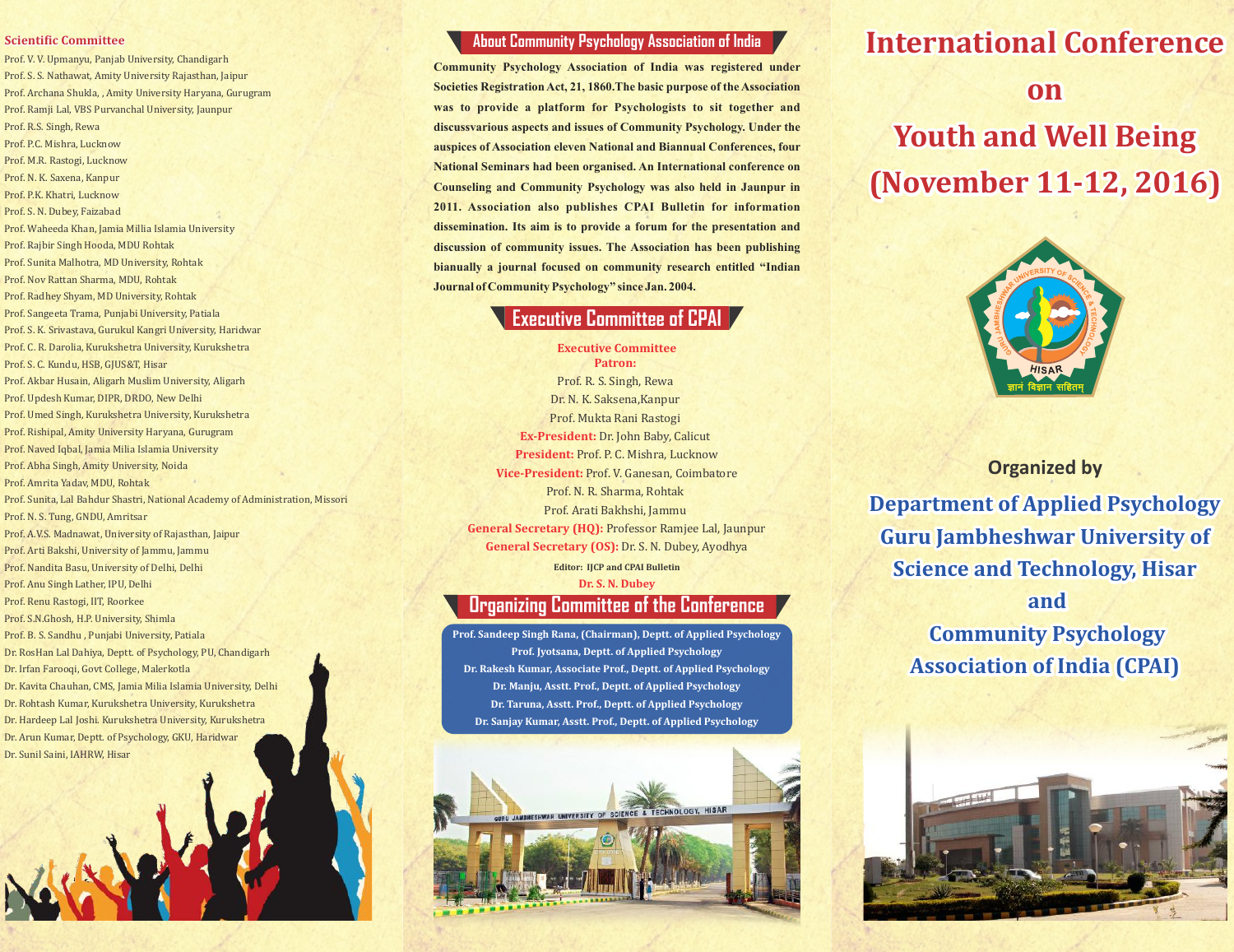**It gives us great pleasure to invite you to the International Conference on Youth & Well Being to be held from 11-12 Nov, 2016 at Department of Applied Psychology, Guru Jambheshwar University of Science & Technology, Hisar.**

**Youth is a crucial period for establishing positive health and social behaviors. It is a time when young people are undergoing rapid emotional, physical and intellectual changes and when they begin the transition from childhood to adolescence and from adolescence to adulthood. The health and wellbeing of youth not only affects their immediate quality of life and productivity but also shapes the future health of the whole nation and, in a broader social sense, the health of society. Tackling health and wellbeing issues when they occur in adolescence is socially and economically more effective than dealing with enduring problems in adulthood.**

**In the current scenario, there is a great need of positive youth development for nurturing positive emotions, character strengths, values and happiness among the youth for the betterment of the future generation. The theme of the conference "Youth & Well Being" invites research findings and applications for promoting positive youth development from psychology and allied sciences. We hope that the event offers an opportunity for intellectual and scientific discussions on this topic, and to connect scholars from the global community. All of us will jointly work for instilling the value of positivism in the youth in order to motivate them and to infuse the faith in optimism among them, so that their attitude, behavior, thought, speech, and actions can be molded accordingly.** 

**We invite you to participate in the event for understanding, learning and sharing your scientific knowledge and skills. We look forward to welcoming you at Guru Jambheshwar University of Science & Technology, Hisar.**

### **About the University**

**Guru Jambheshwar University of Science and Technology, Hisar, was established on October 20, 1995 by an Act of the Legislature of the State of Haryana 1995. It is named after Guru Jambheshwar Ji Maharaj, a saint and an environmentalist of the 15th century. Guru Jambheshwar University has been awarded grade "A" by National Assessment and Accreditation Council (NAAC) consecutively for the third time in a row. As per National Institute Ranking Framework (NIRF) by Ministry of MHRD (2016), the university is ranked as No.1 state technical university of the country, No.1 university of Haryana and 24th among universities/institutes in India. The lush green campus spread over the area of about 372 acres is situated at Hisar which is about 167 kilometers from Delhi on NH-10 and is at the distance of 230 kilometers from Chandigarh on NH-65. With 17 teaching departments classified under 7 faculties, the university at present is offering undergraduate, postgraduate, PG Diploma programmes with PhD in all the departments. The University also offers various programmes through Distance Education Mode approved by the joint committee of UGC, AICTE and DEC.**

#### **About the Department About the Conference Conference About Service Conference About the Department About Service Conference Aposton and Title: Times New Roman**

**The Department of Psychology was established in the year 1996.The department is providing specialized education & research in the areas of clinical, health, organizational, counseling, psychological testing and social psychology. The faculty members and researchers of the department have also made significant research contribution in these fields and are also involved in development of Psychometric Tools. The department is well- known for its excellence in academic & research programs in various fields of psychology. Alumni of the department are well-placed and working on eminent positions in institute's of national and international repute. With the objective to promote research in psychology, department is also running a Center for Behavioral Research and Intervention (CBRI).CBRI is constantly involved in organizing the workshops, symposiums, national and international conferences and various other research oriented activites. The center has completed several research projects sponsored by Ministry of Home Affairs, BPR&D and many Conference Theme: Youth & Well Being**

*Specific Sub-themes are:* Positive Psychology and Well-Being Psychological Issues in Adolescents Health and Well-being in Organizations Youth and Drug Abuse Youth and Violence Health Promoting Behaviors Stress & Well Being Gender and Health Emotional Health & Well-Being Spirituality & Well-Being Community Psychology & Positive Youth Development Mental Health Health Risk Behavior Psychology of Skill Development Positive Youth Development Intervention

### **Conference Schedule**

#### **November 11, 2016**

Registration, Inaugural Session, Lunch Break, Panel Discussion and Technical Sessions

#### **November 12, 2016**

Plenary/ Technical Sessions, Workshop, Lunch Break, Technical Sessions and Valedictory Session **Submission of Abstract** The abstract should not be more than 250 words and should include: **Title:** Times New Roman, Size 16 pts. **Author(s):** Times New Roman, Size 14 pts.

**Affiliation:** Times New Roman, Size 12 pts.

**Abstract:** Times New Roman, Size 12 pts., single spacing

**The abstract should briefly include the purpose of study, material and method, results and conclusions. At the bottom of the page, please indicate the category (thrust area/ subtheme). The name of the presenting author should be underlined and his/her email address should be mentioned.** 

**Title:** Times New Roman, size 18, bold

**Authors:** Times New Roman, size 12pts. in the order Last name & First Name **Text:** Times New Roman, size 12pts. It should comprise Introduction, Method, Results, Discussions & References (According to APA format) **Tables and Graphs**: Should be made according to the APA format

 **Important Dates**

| <b>Last Date of Abstract Submission</b>   | <b>October 10, 2016</b> |
|-------------------------------------------|-------------------------|
| <b>Notification of Acceptance</b>         | <b>October 15, 2016</b> |
| <b>Last Date of Full Paper Submission</b> | <b>October 25, 2016</b> |

**An abstract may be sent to psychologyconferencegjust@gmail.com It may be noted by all the paper presenters that the abstract received after the due date may not be included in the Book of Souvenir. Paper received after due date will be considered for presentation provided the same is accompanied by the registration fee of the conference.**

#### **Yashoda Devi Young Psychologist Award**

**This award will be presented by Community Psychology Association of India (CPAI) to participants below 35 years of age. Only full papers will be evaluated for this award. It is required to submit high school certificate (as a proof of age) along with abstract.**

#### **Registration Details**

Registration to the conference can be done by filling the registrations form.

**Registration fee**

| <b>Category of Delegates</b>       | On or before October<br>20,2016 | <b>After October</b><br>20, 2016 |
|------------------------------------|---------------------------------|----------------------------------|
| <b>Faculty/Professionals</b>       | <b>INR 1400</b>                 | <b>INR 1600</b>                  |
| <b>Students/ Research Scholars</b> | <b>INR 1000</b>                 | <b>INR 1200</b>                  |
| <b>Fee for foreign students</b>    | <b>US Dollars 20</b>            | <b>US Dollars 30</b>             |
| Fee for foreign delegates          | <b>US Dollars 30</b>            | <b>US Dollars 40</b>             |

Account Details: DD in favor of conference convener or please deposit fee online in bank account given Below:

Name of Account Holder:Conference Convener Name of the Bank: Punjab National Bank IFSC Code: PUNB0467400 Account No. 4674000100039187 MICR No. : 125024063

**Accommodation:** The accommodation facility will be provided to all the delegates and resource person in the university campus. Participants are requested to inform to the organizing committee regarding the requirement of stay arrangement well in advance.

#### **Chief-Patron** :

**Prof. Tankeshwar Kumar** Vice-Chancellor, GJUS&T, Hisar **Patron** :

**Dr. Anil Kumar Pundir** Registrar, GJUS&T, Hisar

#### **Conference Convener**:

**Prof. Sandeep Singh Rana** Chairman, Department of Applied Psychology, GJUS&T.

#### **Conference Organizing Secretaries**

**Dr. Rakesh Kumar Behmani** (9896271775) **Dr. Manju** (9416527555) **Dr. Sanjay Kumar** (9671003264) **Dr. Taruna** (8607422333)

**psychologyconferencegjust@gmail.com**